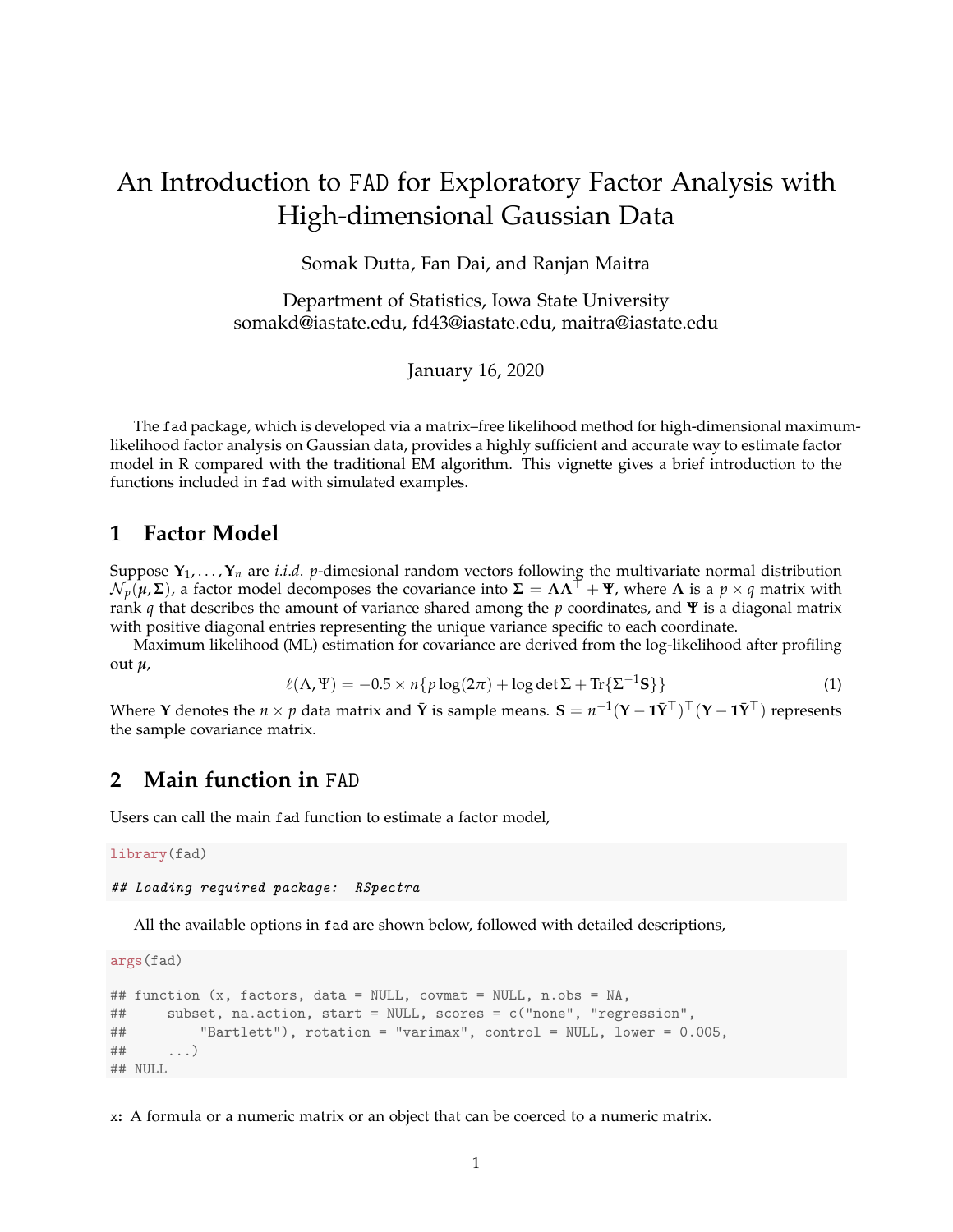factor**:** The number of factors to be fitted.

- data**:** An optional data frame (or similar: see model.frame), used only if x is a formula. By default the variables are taken from environment(formula).
- covmat**:** A covariance matrix, or a covariance list as returned by cov.wt. Of course, correlation matrices are covariance matrices.
- n.obs**:** The number of observations, used if covmat is a covariance matrix.
- subset**:** A specification of the cases to be used, if x is used as a matrix or formula.
- na.action**:** The na.action to be used if x is used as a formula.
- start**:** NULL or a matrix of starting values, each column giving an initial set of uniquenesses.
- score**:** Type of scores to produce, if any. The default is none, "regression" gives Thompson's scores, "Bartlett" given Bartlett's weighted least-squares scores. Partial matching allows these names to be abbreviated. Also note that some of the scores-types are not applicable when  $p > n$ .
- rotation**:** character. "none" or the name of a function to be used to rotate the factors: it will be called with first argument the loadings matrix, and should return a list with component loadings giving the rotated loadings, or just the rotated loadings. The options included in the package are: varimax, promax, quartimax, equamax with default to varimax.

control**:** A list of control values:

nstart The number of starting values to be tried if start = NULL. Default 1. trace logical. Output tracing information? Default FALSE. opt A list of control values to be passed to optim's control argument. rotate a list of additional arguments for the rotation function.

lower**:** The lower bound for uniquenesses during optimization. Should be > 0. Default 0.005.

· · · **:** Components of control can also be supplied as named arguments to fad.

In fad, only initialization of **Ψ** is required and is specified through the start term which defaults to one minus the diagonal entries of  $\tilde{\bf{A}}\tilde{\bf{A}}^{\dagger}$  where  $\tilde{\bf{A}}$  is computed as the first *q* principal components (PCs) for the scaled data matrix.

fad produces an object with the most critical components explained below,

- loadings**:** A matrix of loadings, one column for each factor. The factors are ordered in decreasing order of sums of squares of loadings, and given the sign that will make the sum of the loadings positive. This is of class "loadings"
- uniquenesses**:** The uniquenesses computed.
- criteria**:** The results of the optimization: the value of the criterion (a linear function of the negative log-likelihood) and information on the iterations used.

factors**:** The argument factors.

- loglik**:** The maximum log-likelihood.
- BIC**:** The Bayesian Information Criteria.